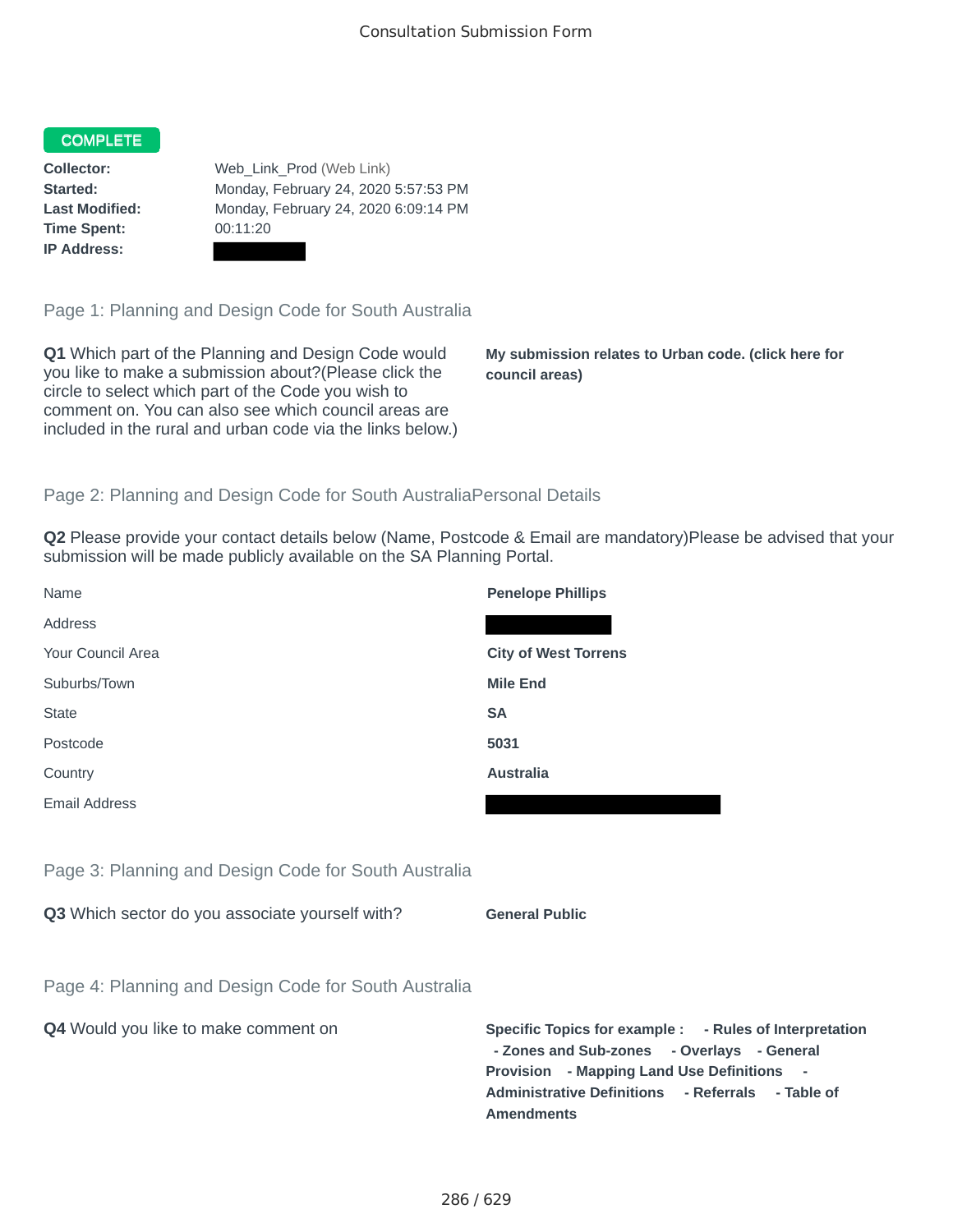| Page 5: Planning and Design Code for South Australia                                                            |                                                                                                                                                                                                                                                                                                                                                                                       |  |  |  |  |
|-----------------------------------------------------------------------------------------------------------------|---------------------------------------------------------------------------------------------------------------------------------------------------------------------------------------------------------------------------------------------------------------------------------------------------------------------------------------------------------------------------------------|--|--|--|--|
| Q5 Enter your feedback for Rules of Interpretation                                                              | <b>Respondent skipped this question</b>                                                                                                                                                                                                                                                                                                                                               |  |  |  |  |
| Q6 Enter your feedback for Referrals                                                                            | <b>Respondent skipped this question</b>                                                                                                                                                                                                                                                                                                                                               |  |  |  |  |
| <b>Q7</b> Enter your feedback for Mapping                                                                       | <b>Respondent skipped this question</b>                                                                                                                                                                                                                                                                                                                                               |  |  |  |  |
| Q8 Enter your feedback for Table of Amendments                                                                  | <b>Respondent skipped this question</b>                                                                                                                                                                                                                                                                                                                                               |  |  |  |  |
| Page 6: Planning and Design Code for South Australia                                                            |                                                                                                                                                                                                                                                                                                                                                                                       |  |  |  |  |
| Q9 Please enter your feedback for overlaysclick next at<br>the bottom of the page for next topic                | <b>Respondent skipped this question</b>                                                                                                                                                                                                                                                                                                                                               |  |  |  |  |
| Page 7: Planning and Design Code for South Australia                                                            |                                                                                                                                                                                                                                                                                                                                                                                       |  |  |  |  |
|                                                                                                                 |                                                                                                                                                                                                                                                                                                                                                                                       |  |  |  |  |
| Q10 Please enter your feedback for zones and subzonesclick next at the bottom of the page for next topic        |                                                                                                                                                                                                                                                                                                                                                                                       |  |  |  |  |
| Housing Diversity Neighbourhood Zone                                                                            | I own a property on Roebuck Street in Mile End. I object<br>to the proposal that my residential area be re classified<br>as a "housing diversity neighborhood zone" and believe<br>it is more appropriately classified as a "suburban<br>neighborhood zone." The proposed change will impact<br>significantly on our community and lifestyle, and is not<br>appropriate for the area. |  |  |  |  |
| Page 8: Planning and Design Code for South Australia                                                            |                                                                                                                                                                                                                                                                                                                                                                                       |  |  |  |  |
| Q11 Please enter your feedback for general policyclick<br>next at the bottom of the page for next topic         | <b>Respondent skipped this question</b>                                                                                                                                                                                                                                                                                                                                               |  |  |  |  |
| Page 9: Planning and Design Code for South Australia                                                            |                                                                                                                                                                                                                                                                                                                                                                                       |  |  |  |  |
| Q12 Please enter your feedback for Land use<br>Definitionclick next at the bottom of the page for next<br>topic | <b>Respondent skipped this question</b>                                                                                                                                                                                                                                                                                                                                               |  |  |  |  |

Page 10: Planning and Design Code for South Australia